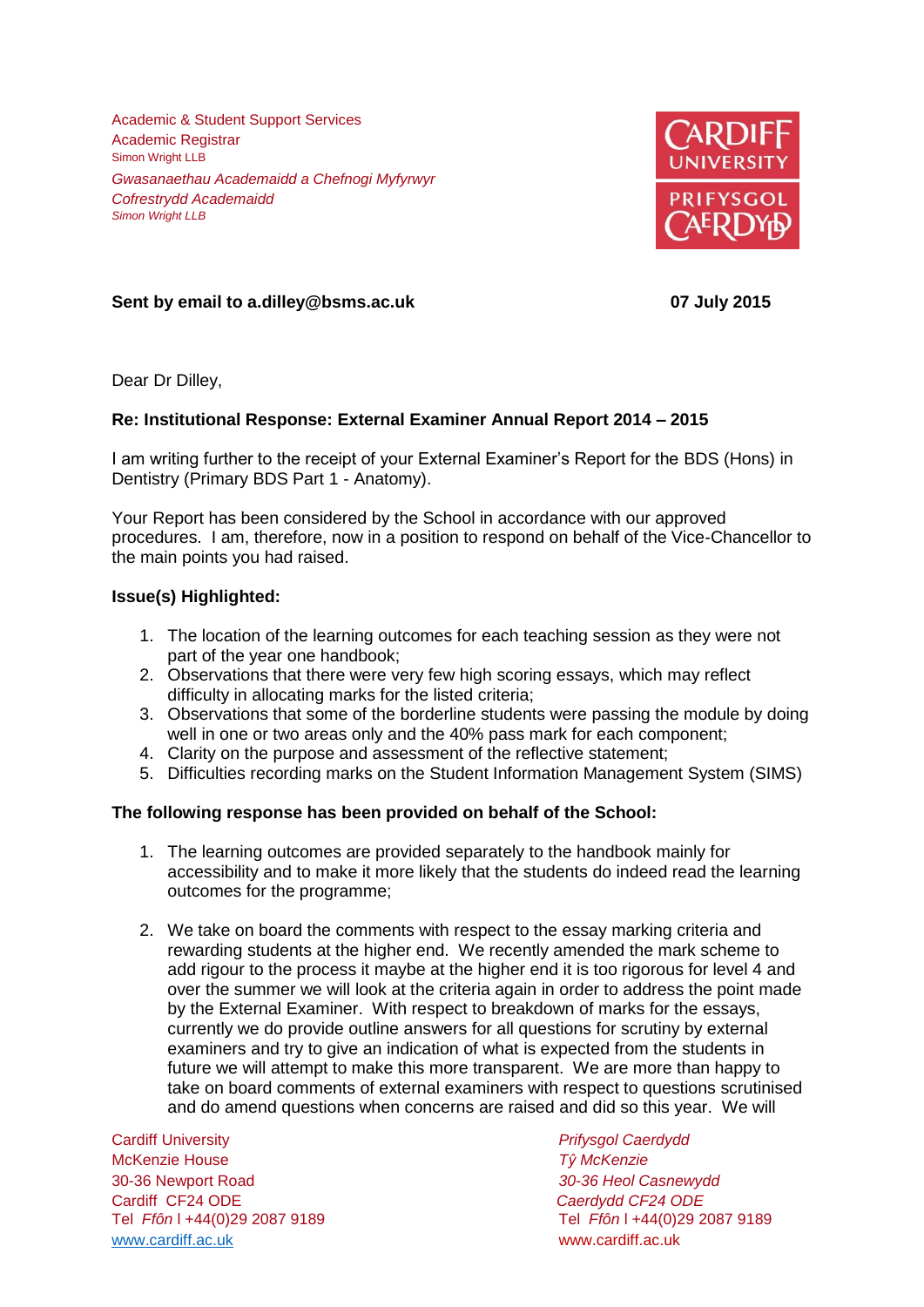endeavour in future to act on comments from the external examiners and more importantly confirm with them changes that have been made upon request;

- 3. The pass mark for components is set at 40% in line with honours degree programmes, in order to maintain an element of rigour we do not allow compensation between element so coursework components and examinations etc, which is often seen in modular programmes. Whilst there were a limited number of borderline students who did well in some sections and poorly on others in the examinations they did show knowledge of these topics in other components. We will endeavour to look at the standards in future to address this slight concern raised. With respect to weak students needing guidance to answer short questions this is provided in feedback sessions for ICA's, but some students choose to ignore it;
- 4. The coursework element (leaflet) will be looked at in future and more emphasis will be placed on the reflective element of the assessment in the criteria. The instructions given to the students were clear that the work should be presented to the lay person. The reflective statement is a research trail where they can show how they came by there material and reflect on why they used material they did and disregarded other material and as such can show their aptitude in sifting through some complex material which is not always evident from the leaflet itself;
- 5. The University will work with the School to try to resolve the difficulties associated with the Student Information Management System (SIMS).

### **The University is pleased to note your positive comments including:**

- 1. your positive indications regarding the programme structure, academic standards and assessment process;
- 2. the extent of material covered in the assessments and the depth anatomical knowledge that was examined;

I hope that you will find this response satisfactory and thank you for you continued support of the programme and we are most grateful for your valuable input into this process.

In order to meet the expectations of the QAA Quality Code, both the External Examiner Annual Report and this Institutional Response will be published on the University Student Intranet and will be available to all students and staff.

The University's provision of the formal Institutional Response is not intended to constrain direct communication between schools and their External Examiners. Schools are encouraged to discuss with their External Examiners any matters of detail raised in their Reports and, more widely, any issues impacting on the quality and standards of awards, including possible changes to programmes.

We are most grateful for your comments and for your support in this matter.

Yours sincerely,

SWiftles

Cardiff University *Prifysgol Caerdydd* McKenzie House *Tŷ McKenzie* 30-36 Newport Road *30-36 Heol Casnewydd* Tel *Ffôn* l +44(0)29 2087 9189 Tel *Ffôn* l +44(0)29 2087 9189 [www.cardiff.ac.uk](http://www.cardiff.ac.uk/) www.cardiff.ac.uk

Cardiff CF24 ODE *Caerdydd CF24 ODE*